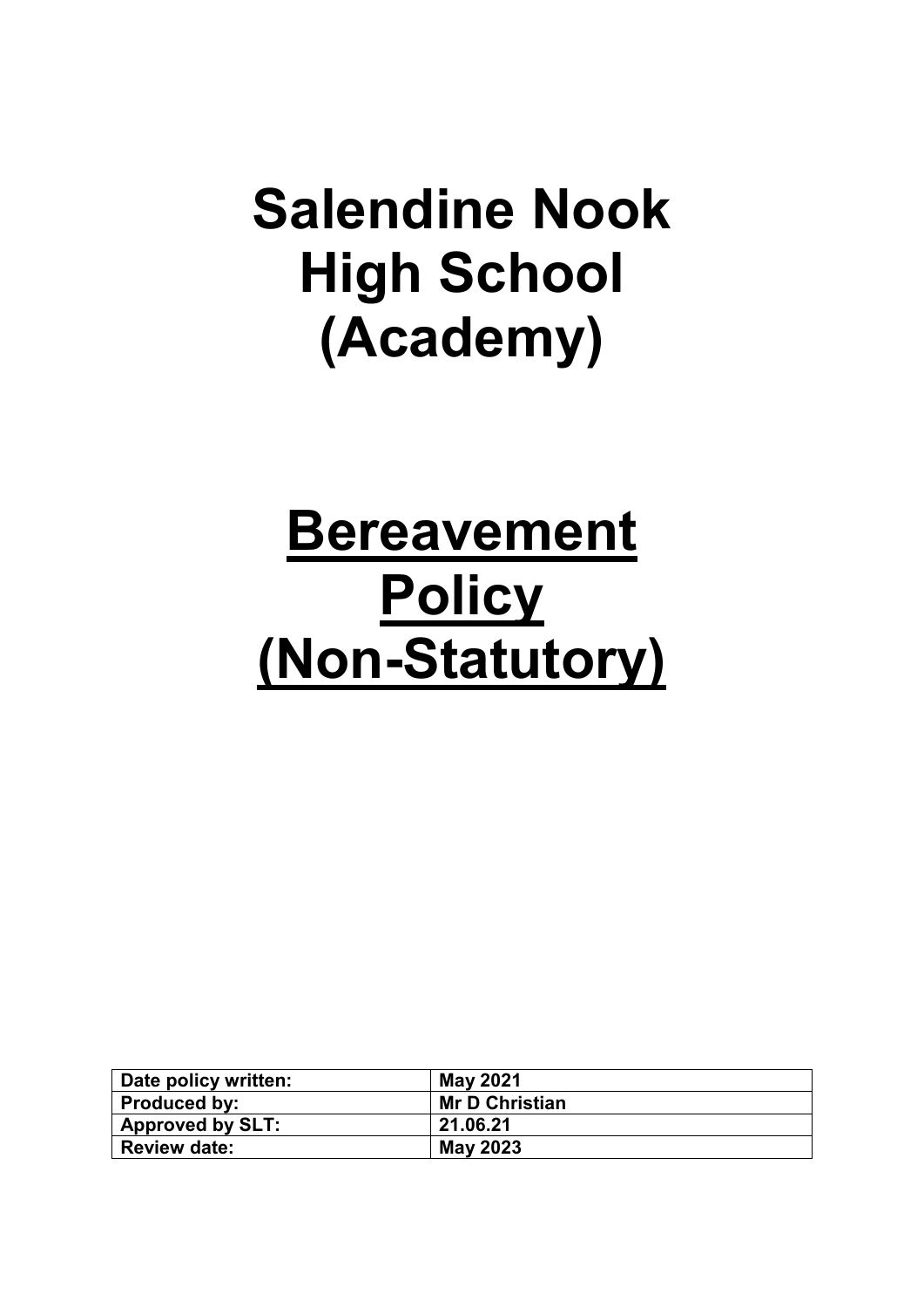# **Purpose**

The purpose of the Bereavement Policy is to help everyone involved at a time when there may be upset and confusion, ensuring that there is as little disruption as possible affecting the community, and that each member of the school community is supported to help them through a very difficult time.

#### **Aims**

- $\triangleright$  To provide a framework for the pastoral care of the pupil(s) and the school community in the event of loss through bereavement.
- $\triangleright$  To provide a framework of support for a staff member experiencing bereavement.

## **1. Upon the death of a parent or sibling of a pupil**

## **Before the pupil returns to school:**

- $\triangleright$  All staff should be informed of the death by the Principal, in consultation with the bereaved party;
- $\triangleright$  The Head of Year will co-ordinate the support offered to the pupil;
- $\triangleright$  Other pupils in school should be informed in familiar groups, probably form groups;
- $\triangleright$  The Principal should make contact with the family to express condolences and offer support to the young person;
- $\triangleright$  The Vice Principal should decide who attends the funeral to support the pupil. This would normally be the Head of Year and/or Form Tutor.

## **When the pupil returns to school**

- $\triangleright$  On the first day, back the pupil should be met by the Head of Year, reassured and made aware of channels of help if they wish to use them, e.g. Form Teacher, Student Support Manager, Welfare Officer, and where they can go if they need to leave a class.
- $\triangleright$  A note should be made available to avoid any confusion arising.
- $\triangleright$  Small group activities with form class members or close friends may be appropriate to help integrate the pupil back into school.
- $\triangleright$  The Head of Year will ask parents if teachers who teach the pupils should discretely acknowledge the death when the pupil returns.
- $\triangleright$  An individual link person should be provided to support the pupil when necessary, this may be the Head of Year or a member of staff the pupil chooses.
- $\triangleright$  In addition, the pupil will be offered the support of the school's pastoral mentor
- $\triangleright$  The Head of Year will monitor the pupil over the proceeding few months and will be in regular contact with home.
- $\triangleright$  Referrals to outside agencies will be considered and discussed with the parents e.g. Educational Psychologist, Kirkwood Hospice Youth Group or the Child and Mental Health Service (CAMHS).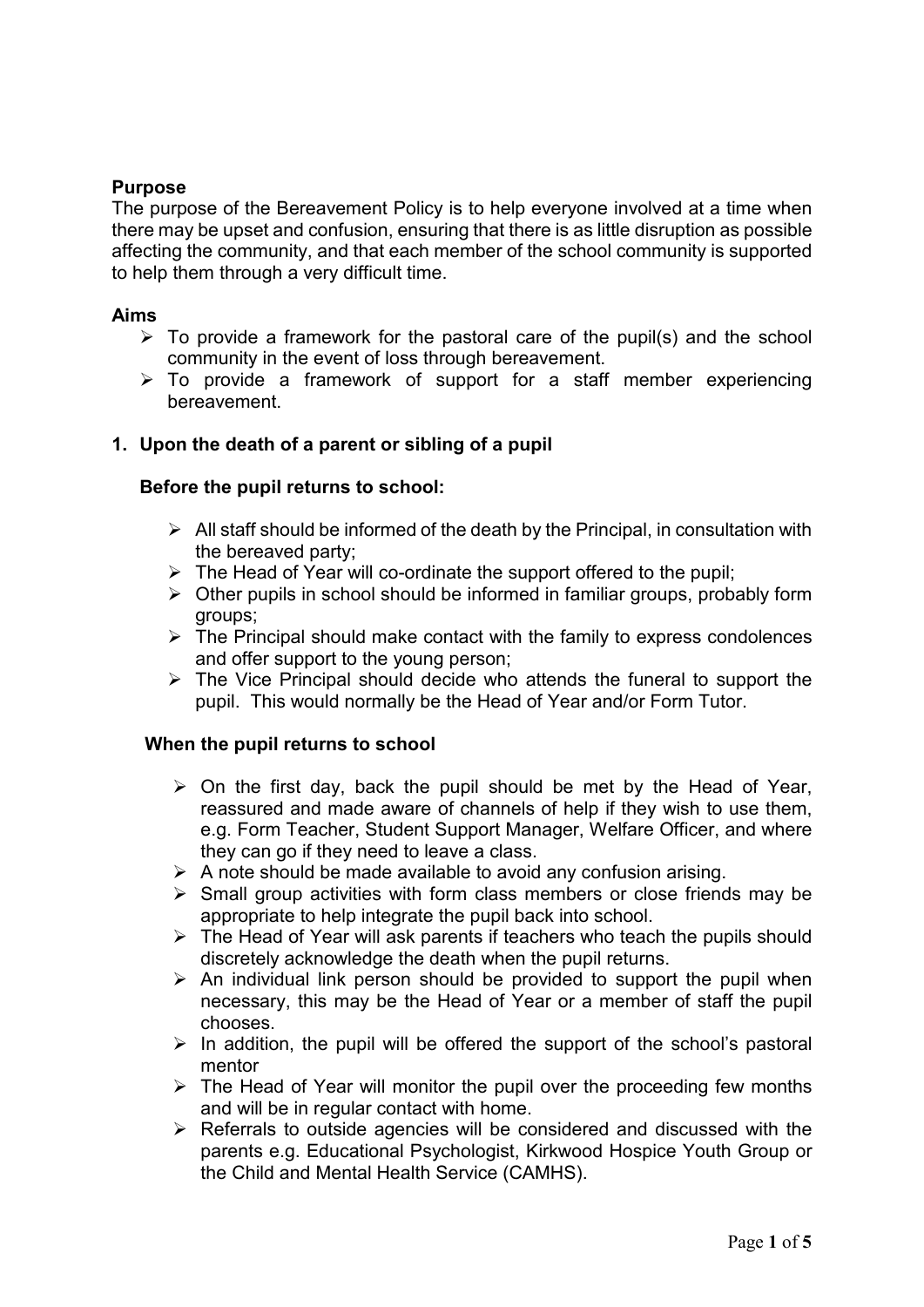$\triangleright$  On the anniversary of the death, as this will be a particularly vulnerable time, the Head of Year will contact the parent/guardian and if deemed appropriate will then see the pupil.

# **2. Upon the death of a pupil**

Appropriate pastoral support should be provided for the school community.

- $\triangleright$  On hearing of the death of a student the Principal should meet immediately with the Senior Leadership Team and Head of Year to plan the school's response. Decisions as to which groups of pupils should be informed will need to be made, e.g. close friends, form group, friends of brothers and sisters of the deceased.
- $\triangleright$  As soon as possible the Principal or Senior Vice Principal should inform all staff about the student's death. Staff should also be given details as to which groups of students will be informed and when and how this is to occur.
- $\triangleright$  Staff members who are particularly vulnerable should be offered help and support. This should include phone details being exchanged in order to provide a point of contact for the member of staff.
- **It should be strongly emphasised that normal school routine will be maintained as much as possible.**
- $\triangleright$  Staff should be asked to be vigilant and provide immediate information to pastoral staff about students who may be showing signs of stress and need of support. Pastoral staff should be made available to offer support and the School Welfare Officer. The Educational Psychologist may be brought in to assist.
- $\triangleright$  Designated areas may be established to provide pupils a place to reflect during the day. Pupils who feel too distressed to attend lessons should be allowed to go to the areas designated. This should typically be made available for one week following the death.
- $\triangleright$  The Principal should contact the family to offer condolences and support.
- $\triangleright$  The Principal will also need to consider which members of staff and which pupils should attend the funeral. In this matter the wishes of the family must be taken fully into account. The school should give due consideration to accompanying a small number of close friends to the funeral.
- $\triangleright$  Should the death be of interest to the media, then the Principal should formulate any response in conjunction with the LA Press Officer. It may be necessary to advise staff and students not to speak to the media and to avoid making comments that might be misconstrued.
- $\triangleright$  The Head of Year will continue to monitor the impact on individual pupils and keep parents informed of any concerns.
- $\triangleright$  Parents/family to be invited to any commemorative events held by school.

## **3. Upon the death of a member of staff**

- $\triangleright$  On hearing of the death of a member of staff, the Principal should meet with members of the Senior Leadership Team to plan the school's response. At this meeting the method of informing other staff will be decided. Decisions as to how and when pupils will be informed will also need to be made.
- $\triangleright$  The Principal should contact the family to offer condolences and support.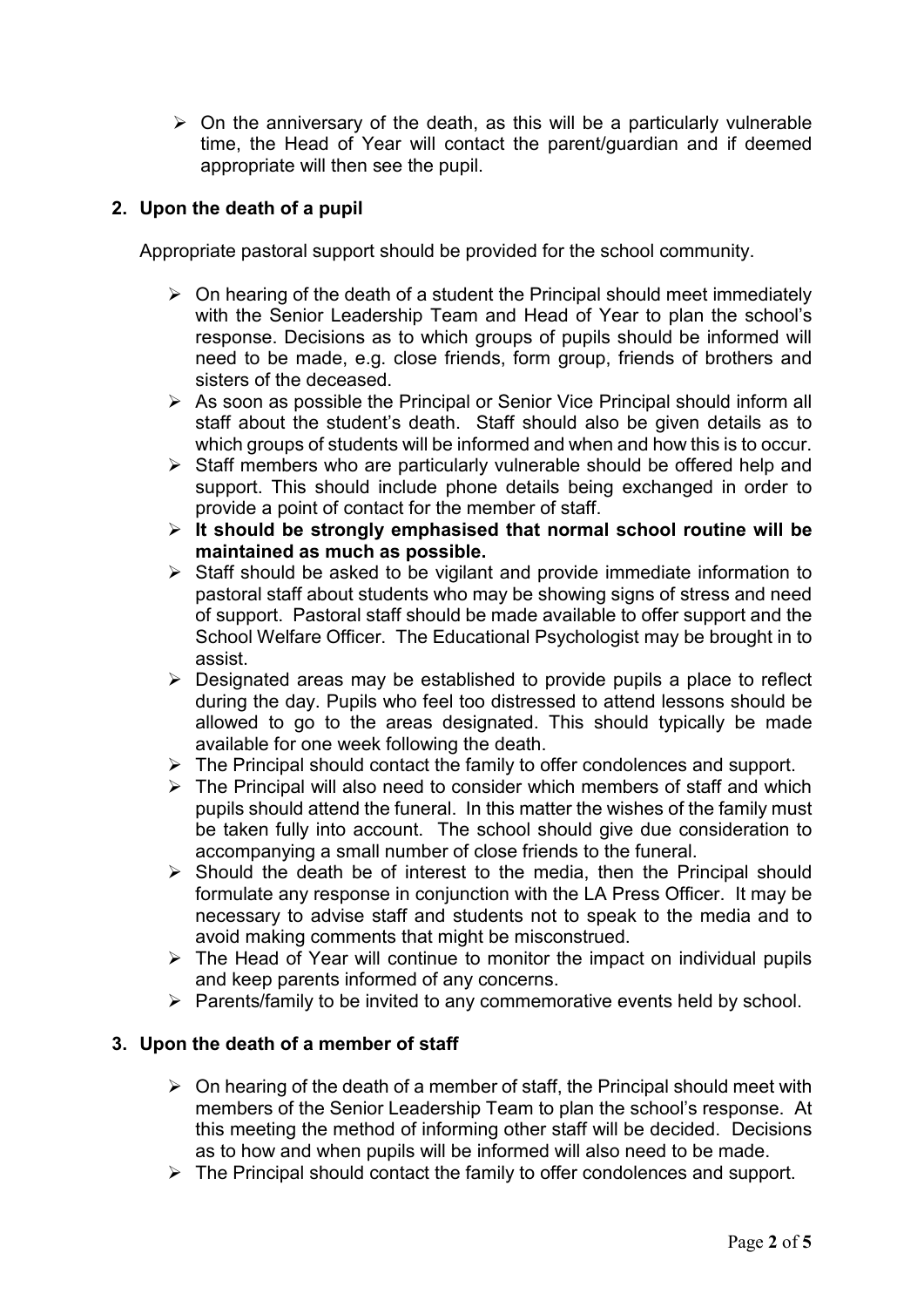- $\triangleright$  Adequate support for staff and pupils must be available. The expertise of pastoral staff, School Welfare Officer and the Educational Psychologist should be more than adequate to provide support for pupils. In general staff members will be able to support each other, but further support may be required.
- $\triangleright$  Staff should be provided the opportunity to meet as a group at the end of the school day to discuss any concerns, difficulties and for support.
- $\triangleright$  Staff members with a particularly close relationship to the deceased should be offered specialist support, including appropriate cover if applicable.
- $\triangleright$  Pupils with a particularly close relationship to the deceased should be told one-to-one or in a separate group.
- $\triangleright$  Minimum disruption to the school timetable is ideal. Structure and regularity will ensure pupils are not overwhelmed. However, flexibility may be required and great sensitivity should be shown when determining how lessons will be covered following the death.
- Attendance of staff and pupils at the funeral should where possible be discussed with the deceased's family.
- $\triangleright$  The Principal should ensure that as many staff as possible are able to attend the funeral. This may involve the school having to put special timetable arrangements in place.
- $\triangleright$  Heads of Year should continue to monitor the impact on pupils. The Senior Leadership Team should continue to monitor individual members of staff.
- $\triangleright$  The family should be involved in any commemorative events held by the school.
- $\triangleright$  Should the death be of interest to the media, then the Principal should formulate any response in conjunction with the LA Press Officer. It may be necessary to advise staff and students not to speak to the media and to avoid making comments that might be misconstrued.

# **4. Upon the death of a family member of a member of staff**

- $\triangleright$  Bereavement affects people in different ways. This policy therefore reflects a broad approach rather than specific detail.
- $\triangleright$  Staff will be allowed time off from school with pay to attend a funeral of a family member/close friend/colleague. This is at the discretion of the Principal/Senior Vice Principal.
- $\triangleright$  In practice, depending upon the individual circumstances (particularly prolonged illness of a close family member/friend, staff may require longer periods of support through paid leave. This will be considered on an individual basis.
- $\triangleright$  Referral to Employee Healthcare may also follow a bereavement, especially where it is leading to long term absence.

## **Examinations/Assessments**

Bereavement can have serious effects of a pupil's ability to study and undertake examinations and assessments. The school is mindful of this and the following considerations will be made to assist pupils. This may include applications for special consideration with examination boards.

## **Pupils currently taking examinations or assessments**